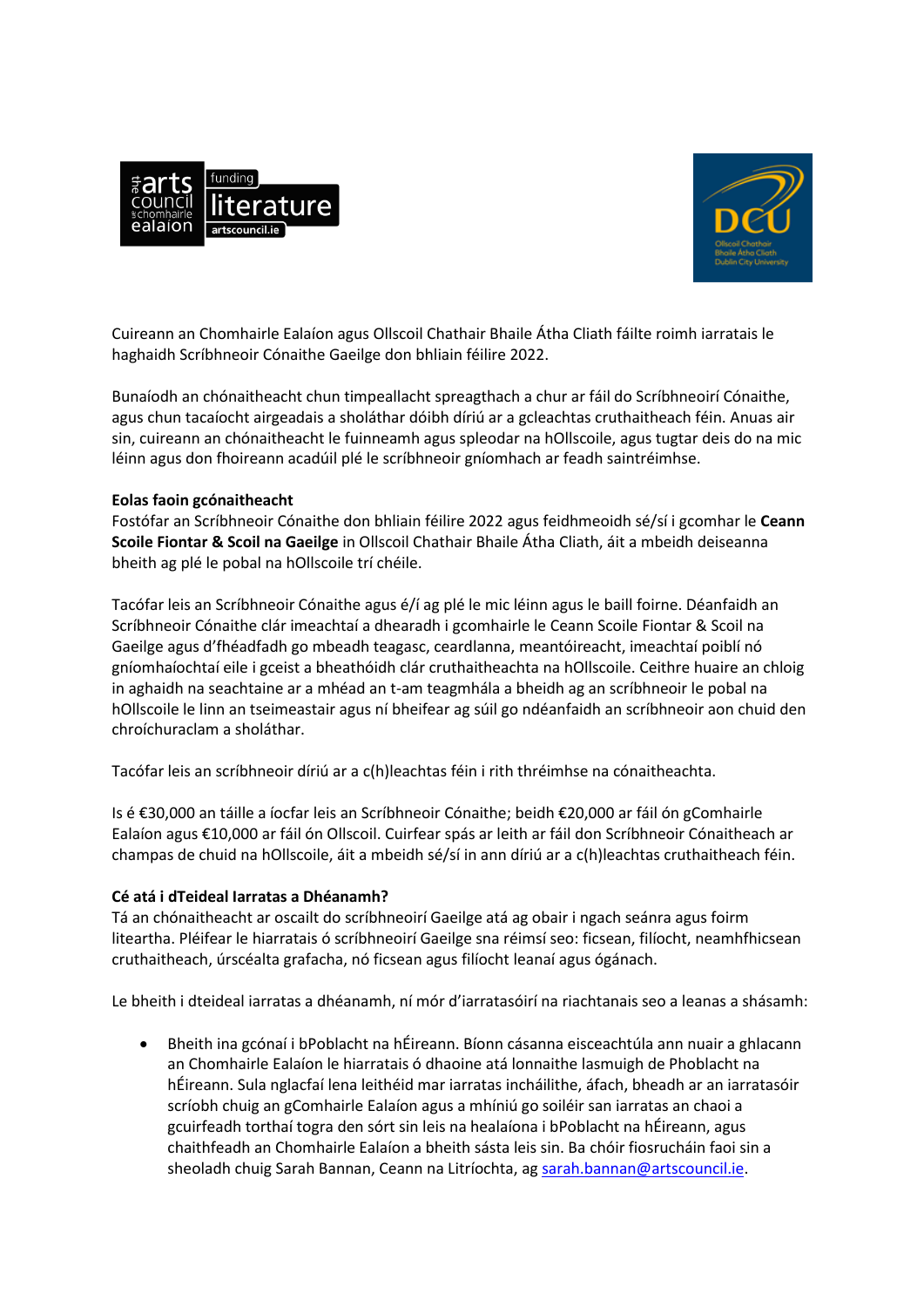- Bheith ina n-ealaíontóirí gairmiúla gníomhacha. Cé nach gá go dtuillfidís ioncam go leanúnach ná go heisiach óna gcleachtas ealaíon, ní mór do na hiarratasóirí iad féin a shainiú mar ealaíontóirí gairmiúla agus a bheith aitheanta mar sin i measc a gcomhealaíontóirí.
- De réir Dhualgas na hEarnála Poiblí um Chomhionannas agus Cearta an Duine, tá an Chomhairle Ealaíon tiomanta dá dualgas bearta dearfacha polasaí a chur i bhfeidhm chun comhionannas deiseanna a chur chun cinn do gach duine a chónaíonn in Éirinn, beag beann ar inscne, gnéaschlaonadh, stádas sibhialta nó teaghlaigh, creideamh, aois, míchumas, cine nó bheith ina b(h)all den Lucht Taistil. Ina theannta sin, tugann an Chomhairle Ealaíon aird ar leith ar chúlra socheacnamaíoch duine mar fhoras eile ina gcaithfear comhionannas deiseanna a chinntiú. Cuireann an Chomhairle Ealaíon fáilte roimh iarratais a léiríonn ilghnéitheacht shochaí na hÉireann, idir na gnéithe thuasluaite agus gné ar bith eile mar iad.

## **Conas Iarratas a Dhéanamh**

Ní mór do scríbhneoirí na nithe seo a leanas a chur ar fáil agus iarratas á dhéanamh acu:

- Togra mionsonraithe ina leagtar amach conas a rachfaí i bhfeidhm ar mhic léinn, baill foirne agus pobal na hOllscoile i gcoitinne mar aon le taithí ábhartha a léireodh an cur chuige sin;
- Ráiteas an ealaíontóra (leathanach amháin) ina ndéantar cur síos ar an tionchar a d'fhéadfadh a bheith ag an gcónaitheacht ar chleachtas an ealaíontóra;
- CV, nach faide ná 3 leathanach, ina sonraítear éachtaí/gaiscí ealaíonta go dtí seo.

Ba cheart iarratais a sheoladh: An tOllamh Ciarán Mac Murchaidh [ciaran.macmurchaidh@dcu.ief](mailto:ciaran.macmurchaidh@dcu.ie)aoi **5.30 pm, Déardaoin, 28 Deireadh Fómhair 2021**. Ní ghlacfar le hiarratais ach ar an rphost amháin. Ní ghlacfar le hiarratais tar éis an spriocdháta sin.

## **An Próiseas Measúnaithe**

Tar éis an spriocdháta d'iarratais, eagróidh an Chomhairle Ealaíon agus Ollscoil Chathair Bhaile Átha Cliath coiste roghnúcháin ar a mbeidh beirt ionadaithe ó Ollscoil Chathair Bhaile Átha Cliath, ionadaí amháin ón gComhairle Ealaíon agus ball seachtrach ag a bhfuil saineolas liteartha. Cuirfidh an coiste roghnúcháin gearrliosta d'iarratasóirí le chéile bunaithe ar na critéir seo a leanas:

- teist ealaíonta an iarratasóra de réir mar a léirítear san iarratas í
- caighdeán an smaoinimh/chur chuige (luaite thuas), mar a shonraítear san iarratas é
- tionchar féideartha na cónaitheachta ar chleachtas cruthaitheachta an scríbhneora féin

Aontófar gearrliosta (nach mó ná 6 scríbhneoirí). Glaofar scríbhneoirí gearrliostaithe chun agallaimh i lár mhí na Samhna. Is dócha go reáchtálfar an t-agallamh trí ghlaoch físchomhdhála i gcomhréir le treoirlínte sláinte poiblí. Tabharfar deis do scríbhneoirí ar an ngearrliosta a bpleananna agus a dtaithí a phlé go mion san agallamh. Déanfaidh an painéal an cinneadh deiridh bunaithe ar na critéir thuasluaite agus cuirfear cinntí in iúl faoi dheireadh mhí na Samhna.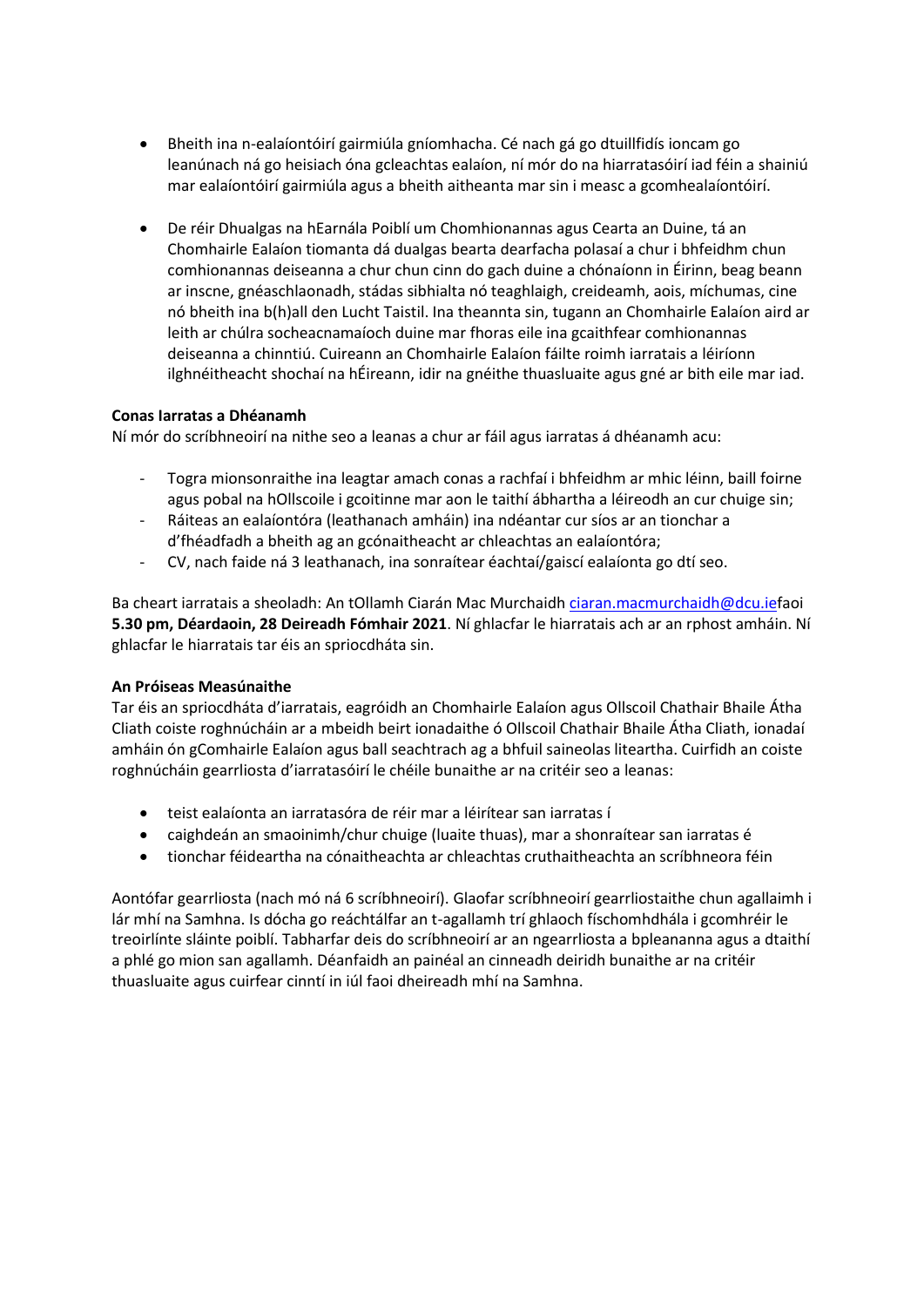



The Arts Council and Dublin City University invite applications for an Irish-language Writer in Residence for the calendar year 2022.

The residency was originally established to provide a stimulating environment for the resident writer, and afford a degree of financial support to concentrate on their own practice. Additionally, the residency brings energy and dynamism to the University, and allows students and faculty to engage with a practising writer for a concentrated period.

## **About the residency**

The Writer in Residence will be engaged for the calendar year 2022 and will work in association with the **Head of School in Fiontar & Scoil na Gaeilge** in Dublin City University, where there will be opportunities to engage with the wider campus community.

The Writer in Residence will be supported to engage with students and staff. This programme of engagement will be designed by the resident writer, in consultation with the Head of School in Fiontar & Scoil na Gaeilge, and could include focused teaching, workshops, mentoring, public events or other activities which bring new energy to the creative agenda of the University. Contact time with staff and students during this residency will be capped at 4 hours per week during semester, and the writer will not be expected to deliver core curriculum.

Throughout the residency, the writer will be supported to concentrate his or her own practice.

The fee payable to the Writer in Residence is €30,000, with the Arts Council providing €20,000 and the university providing €10,000. The University will provide the Writer in Residence with a dedicated space, where they can conduct their own creative practice, within the University.

## **Who May Apply?**

The award is open to Irish-language writers working in all literary genres and forms. Applications will be considered from Irish-language writers of fiction, poetry, creative non-fiction, graphic novels and children's and young adult fiction and poetry.

To be eligible to apply, applicants must:

- Be resident in the Republic of Ireland. There are certain exceptions where the Arts Council may deem eligible applications made by those based outside the Republic of Ireland. However, before admitting as eligible any such application, the applicant would need to write to the Arts Council and explicitly outline within the application how the outcomes of any such proposal would benefit the arts in the Republic of Ireland, and the Arts Council must be satisfied with same. These enquiries should be directed to Sarah Bannan, Head of Literature, at [sarah.bannan@artscouncil.ie.](mailto:sarah.bannan@artscouncil.ie)
- Be professional practising artists. Although they might not earn income continuously or exclusively from their arts practice, applicants must identify themselves, and be recognised by their peers, as professional practising artists.